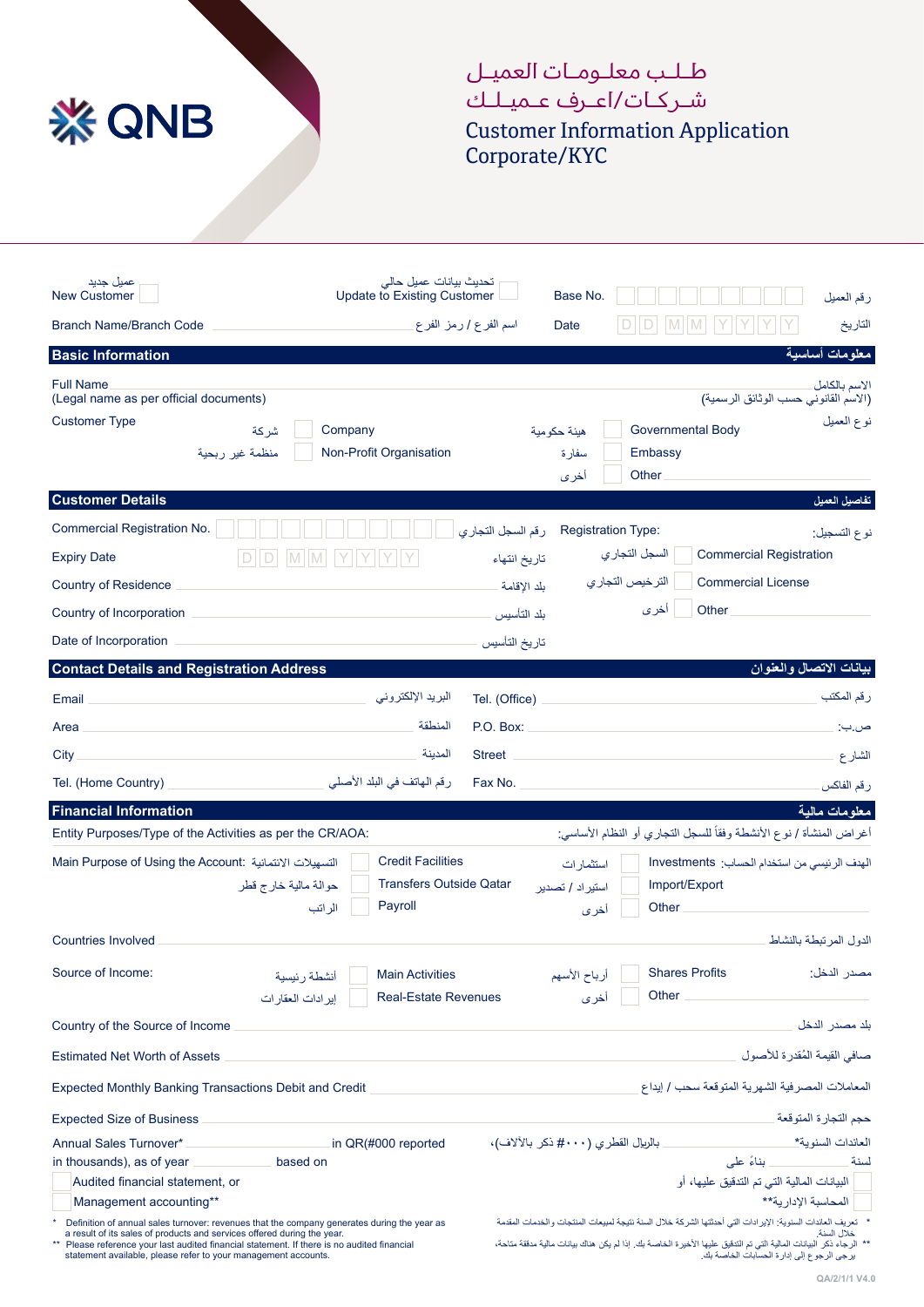| <b>Other Details</b>                                                                                                                                                                                     |                                                                                 |      |                                                                                                                  | تفاصيل أخرى                                 |
|----------------------------------------------------------------------------------------------------------------------------------------------------------------------------------------------------------|---------------------------------------------------------------------------------|------|------------------------------------------------------------------------------------------------------------------|---------------------------------------------|
| رمز القطاع الصناعي<br>Sector Industry Code                                                                                                                                                               | رقم تعريف الوسيط العالمي<br>Global Intermediary Identification Number (GIIN)*** |      |                                                                                                                  | مدرجة<br>Listed                             |
| مؤسسة أجنببة مالبة<br>Foreign Financial Institution (FFI)                                                                                                                                                | مؤسسة أجنبية غبر مالية<br>Non-Financial Foreign Entity (NFFE)                   |      | مؤسسة نشطة<br><b>Active NFFE</b>                                                                                 | مؤسسة غير نشطة<br>Passive NFFE****          |
| عدد الموظفين*****<br>Number of Employees*****                                                                                                                                                            |                                                                                 |      |                                                                                                                  |                                             |
| <b>Customer Signature</b>                                                                                                                                                                                |                                                                                 |      |                                                                                                                  | توقيع العميل                                |
| <b>Authorised Signatory Name</b>                                                                                                                                                                         |                                                                                 |      |                                                                                                                  | اسم المفوض بالتوقيع                         |
| <b>Authorised Signature</b>                                                                                                                                                                              | التوقيع المعتمد                                                                 | Date | D  D  M  M  Y  Y  Y  Y  Y                                                                                        | التاريخ                                     |
| $***$<br>For Foreign Financial Institutions only.<br>Active NFFE applies when less than 50% of the company's gross income is generated from<br>****<br>passively (such as dividend, rents or royalties). |                                                                                 |      | *****  تعريف الموظفين: جميع العاملين بما في ذلك العاملين بدوام كامل، دوام جزئي أو العمال الموسميين والذين يعملون | خلال السنة المالية (من يناير  إلى ديسمبر ). |

passively (such as dividend, rents or royalties).<br>\*\*\*\*\* Definition of employees: All workers including full time, part time or seasonal workers during<br>the financial year (January - December).